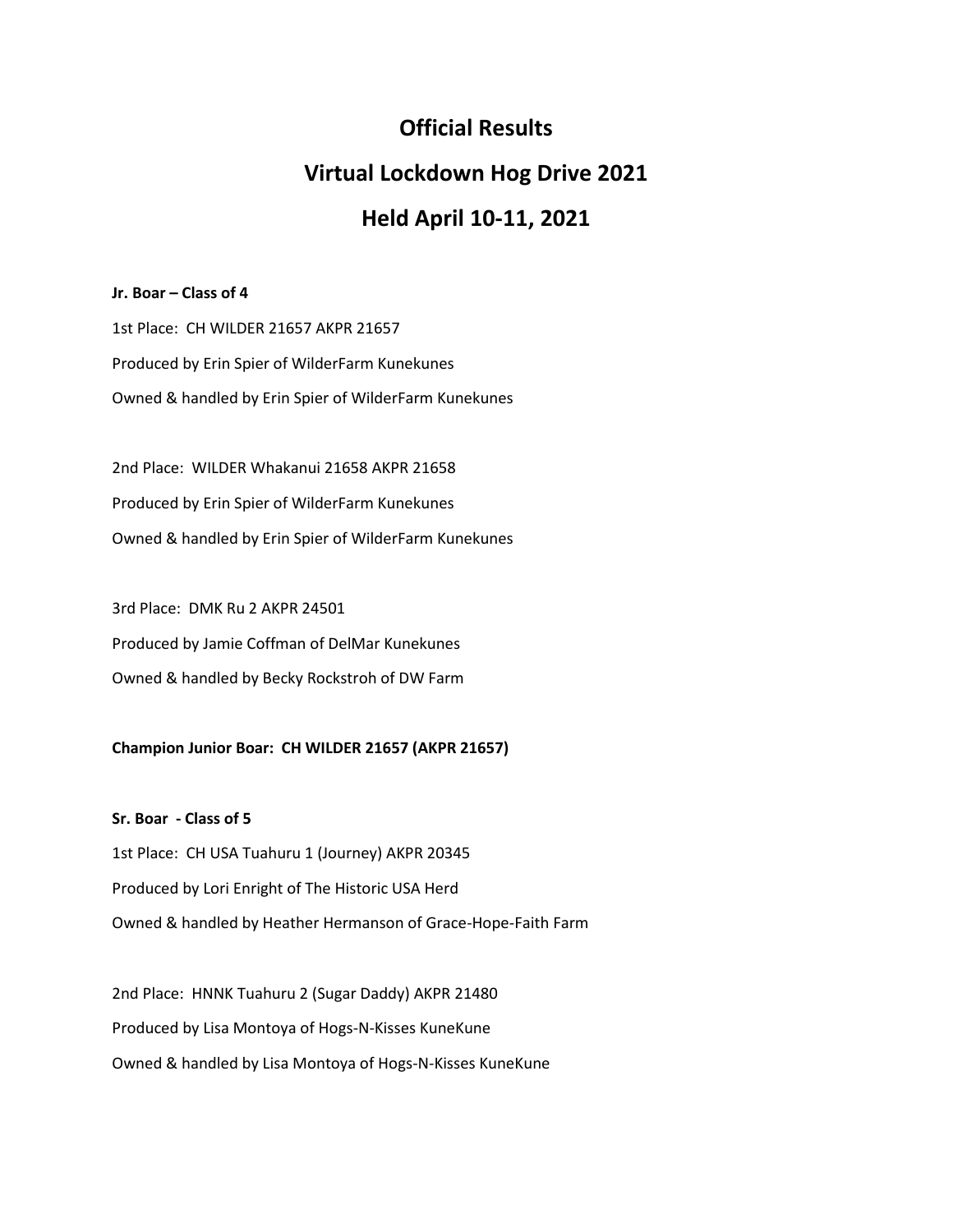3rd Place: PSP Mahia Love 1 (Pallas Bandit) AKPR 21181 Produced by Mitchell Eastwood of Puget Sound Pastures Owned & handled by Mitchell Eastwood of Puget Sound Pastures

**Champion Senior Boar: CH USA Tuahuru 1 (Journey)**

**Jr. Yearling Boar – Class of 2** 1st Place: CH USA BH Tutaki 8 (Galloway) AKPR 16342 Produced by Lori Enright of The Historic USA Herd Owned and handled by Lori Enright of The Historic USA Herd

2nd Place: USA BH Tutaki 7 (Freight Train) AKPR 16341 Produced by Lori Enright of The Historic USA Herd Owned and handled by Mitchell Eastwood of Puget Sound Pastures

**Champion Jr. Yearling Boar: CH USA BH Tutaki 8 (Galloway)**

**Sr. Yearling Boar – Class of 3** 1st Place: CH CVF Ru 4+ (Roman) AKPR 13947 Produced by Chris Brose of Cedar Valley Farm Owned and handled by Chris Brose of Cedar Valley Farm

2nd Place: EIF Tonganui 5 (Vinny) AKPR 13759 Produced by Andy Johnson & Loreen Milbrath of East Island Farm Owned & handled by Andy Johnson of East Island Farm

3rd Place: MKONO Mahia Love 19 (Hughey) AKPR 15020 Produced by Jaydon & Amanda Hand of MKONO Farm Owned & handled by Michelle Miller of Millcrest Farm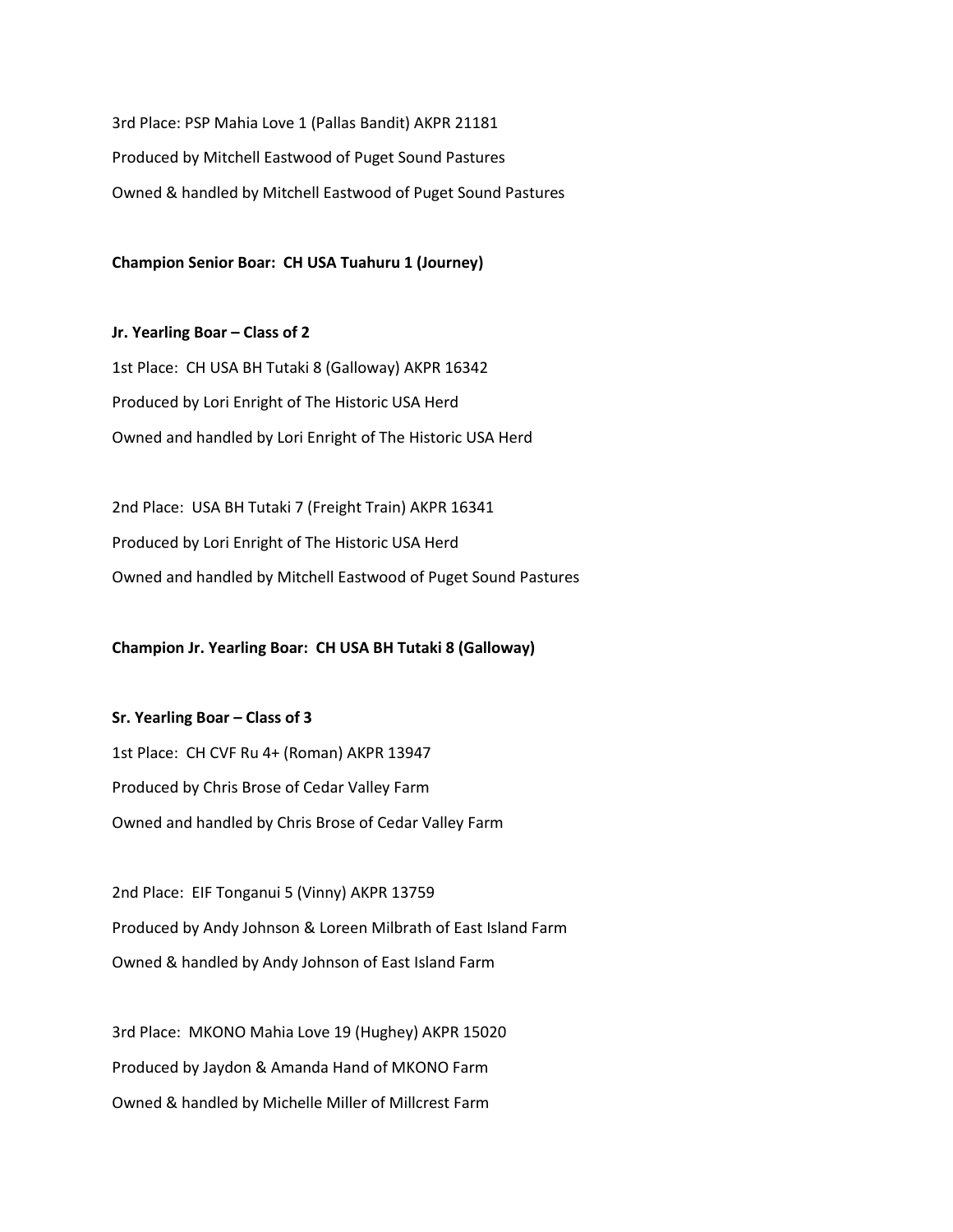#### **Champion Sr. Yearling Boar: CH CVF Ru 4+ (Roman)**

#### **Aged Boar – Class of 4**

1st Place: CH SMK Tonganui 10 (Tormund) AKPR 11892 Produced by Elisabeth Olsen of Sequoia Mountain Kunekunes Owned and handled by Lisa Montoya of Hogs-N-Kisses KuneKune

2nd Place: USA Tonganui 25 (Ernie) AKPR 9621 Produced by Lori Enright of The Historic USA Herd Owned & handled by Meghan Crosby of Quarter Circle Kunekunes

3rd Place: USA Boris 18 (Guapo) AKPR 9600 Produced by Lori Enright of The Historic USA Herd Owned & handled by Xochi Birch of Moon Hollow Ranch

**Champion Aged Boar: CH SMK Tonganui 10 (Tormund)**

#### **RESERVE GRAND CHAMPION BOAR: Res. G CH WILDER 21657**

#### **GRAND CHAMPION BOAR: G CH USA BH Tutaki 8 (Galloway)**

**Jr. Sow – Class of 7** 1st Place: CH WILDER Kereopa AKPR 22322 Produced by Erin Spier of WilderFarm Kunekunes Owned & handled by Erin Spier of WilderFarm Kunekunes

2nd Place: USA Jenny 209 (Gourmet) AKPR 21858 Produced by Lori Enright of The Historic USA Herd Owned and handled by Heather Hermanson of Grace-Hope-Faith Farm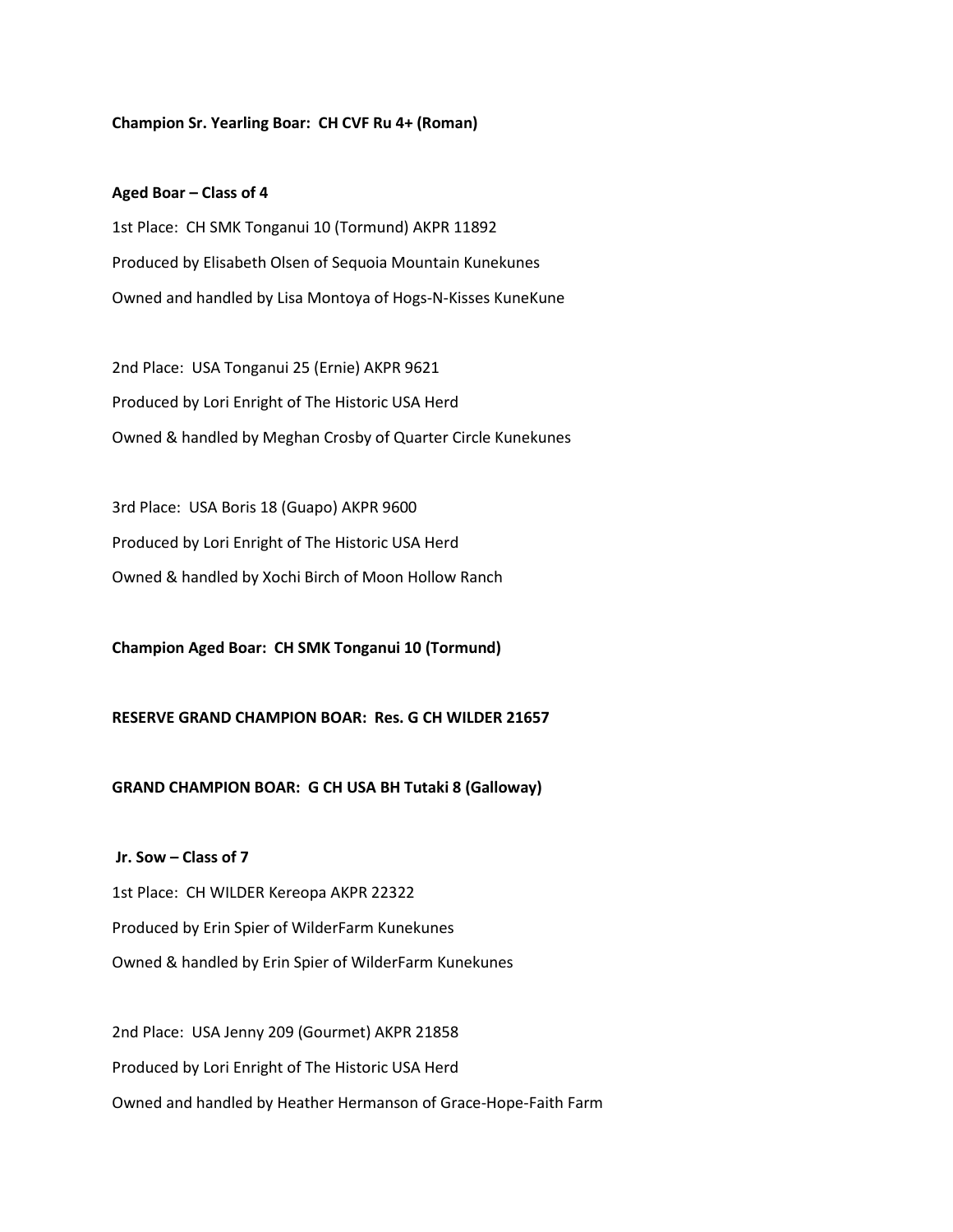3rd Place: HSF 22567 Produced by Gerilyn Lordi of Harsell Farm Owned and handled by Kloe Mcmacken

**Champion Jr. Sow: CH WILDER Kereopa AKPR 22322**

**Sr. Sow – Class of 9** 1st Place: CH DDA Haunene 9 (Hermione Jean Granger) AKPR 20973 Produced by DeeDee Day of DayDream Acres Owned & handled by Melissa Knox of K5 Farm

2nd Place: HNKK Rona 4 (Confetti) AKPR 23311 Produced by Lisa Montoya of Hogs-N-Kisses KuneKune wned and handled by Lisa Montoya of Hogs-N-Kisses KuneKune

3rd Place: PSP Rona 1 (Delta) AKPR 21183 Produced by Mitchell Eastwood of Puget Sound Pastures Owned & handled by Mitchell Eastwood of Puget Sound Pastures

**Champion Sr. Sow: CH DDA Haunene 9 (Hermione Jean Granger)**

**Jr. Yearling Sow – Class of 4** 1st Place: CH CVF Trish 3 (Maria) AKPR 15976 Produced by Chris Brose of Cedar Valley Farm Owned and handled by Chris Brose of Cedar Valley Farm

2nd Place: CVF Wilsons Gina 12 (Poppy) AKPR 15938 Produced by Chris Brose of Cedar Valley Farm Owned and handled by Chris Brose of Cedar Valley Farm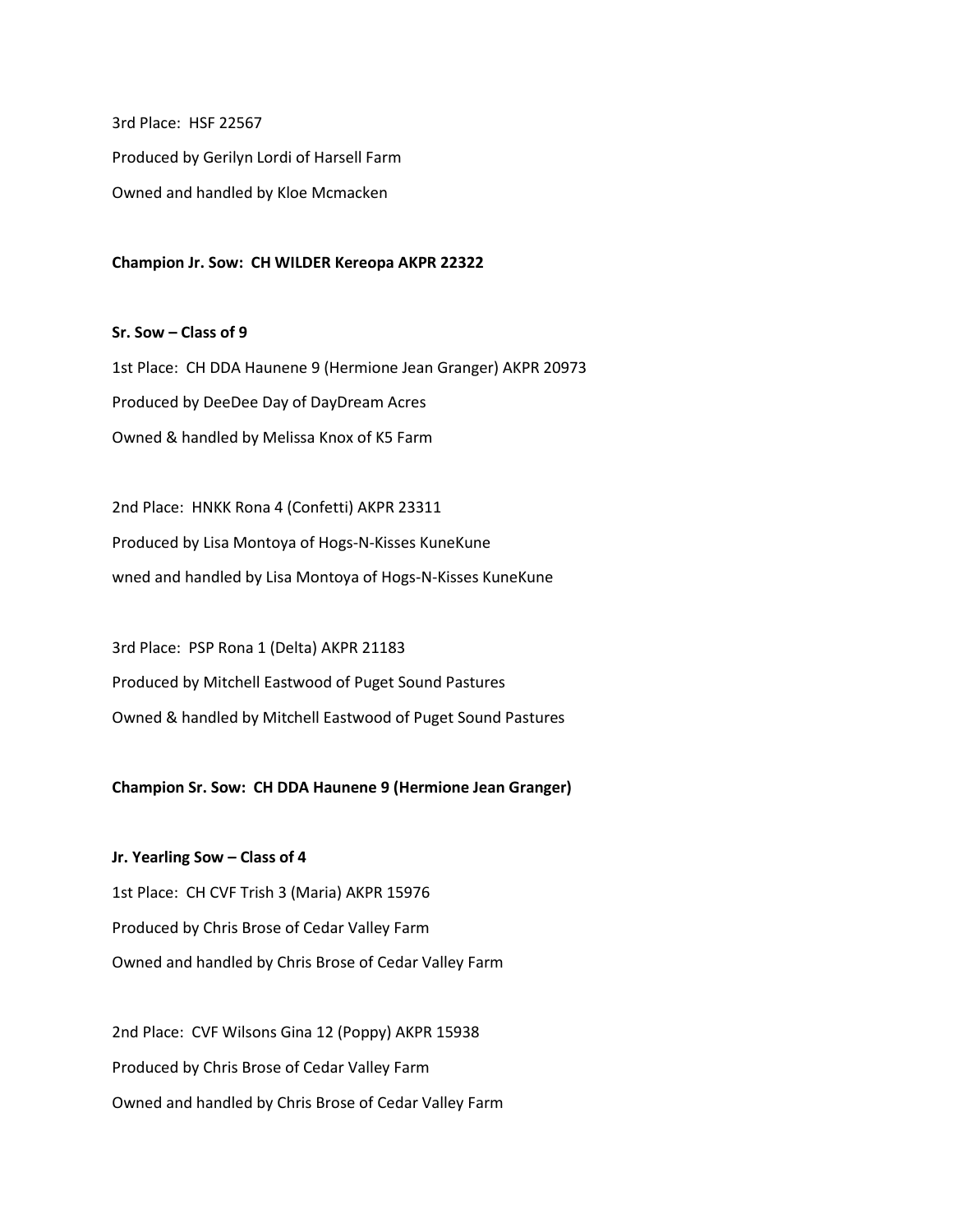3rd Place: CSC Aria Giana 2 (Ophelia) AKPR 15863 Produced by Becky Rockstroh of DW Farm Owned and handled by Caitlin Miller of Thorcrest Farm

**Champion Jr. Yearling Sow: CH CVF Trish 3 (Maria)**

**Sr. Yearling Sow – Class of 2** 1st Place: CH MHR Rona 1 (Star) AKPR 14405 Produced by Lori Enright of The Historic USA Herd Owned and handled by Emily Peterson of Rainier Kunekune Ranch

2nd Place: MKONO Jenny 22 (Millie) AKPR 13882 Produced by Jaydon & Amanda Hand of MKONO Farm Owned & handled by Michelle Miller of Millcrest Farm

**Champion Sr. Yearling Sow: CH MHR Rona 1 (Star)**

**Aged Sow – Class of 6**

1st Place: CH HLDFM Kereopa 1 (Carol) AKPR 10723 Produced by Kathleen Brennan of Highland Farm Owned and handled by Jadon & Amanda Hand of MKONO Farm

2nd Place: SMK Jenny 3 (Sweet Treat) AKPR 11932 Produced by Elisabeth Olsen of Sequoia Mountain Kunekunes Owned and handled by Lisa Montoya of Hogs-N-Kisses KuneKune

3rd Place: USA Tapeka 14 (Coconut) AKPR 10143 Produced by Lori Enright of The Historic USA Herd Owned and handled by Meghan Crosby of Quarter Circle Kunekunes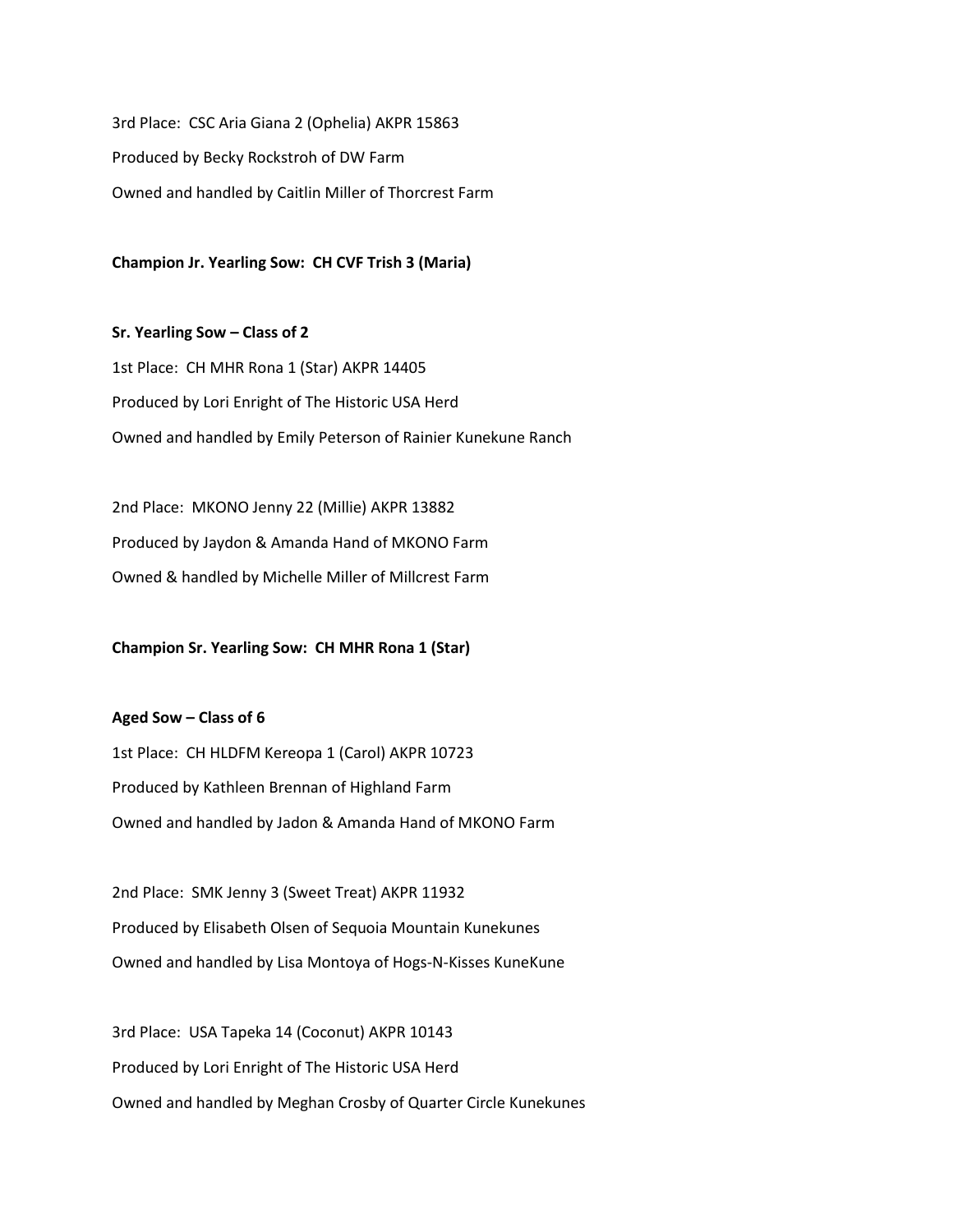#### **Champion Aged Sow: CH HLDFM Kereopa 1 (Carol)**

#### **RESERVE GRAND CHAMPION SOW: RES. G CH USA Jenny 209 (Gourmet)**

Handled by Heather Hermanson of GHF Farm

**GRAND CHAMPION SOW: G CH WILDER Kereopa (AKPR 22322)**

Handled by Erin Spier of WilderFarm Kunekunes

#### **LOCKDOWN SUPREME CHAMPION: S CH USA BH Tutaki 8 (Galloway)**

Handled by Gloria Weise of Shamrock Farm

**Specialty Classes:**

#### **Get of Sire - Class of 1**

Champion: CH USA Tonganui 22+ (Chino) AKPR 7202 Produced by Lori Enright of The Historic USA Herd Owned & handled by Xochi Birch of Moon Hollow Ranch

### **Produce of Dam - Class of 1**

Champion: CH USA Tapeka 11+ (Hermosa) AKPR 7363 Produced by Lori Enright of The Historic USA Herd Owned & handled by Xochi Birch of Moon Hollow Ranch

#### **Sow with Piglets - Class of 1**

Champion: CH RWR Tapeka 2 (Gertie) AKPR 10711 Produced by Annabel MccLellan of Really Why Ranch Owned by Xochi Birch of Moon Hollow Ranch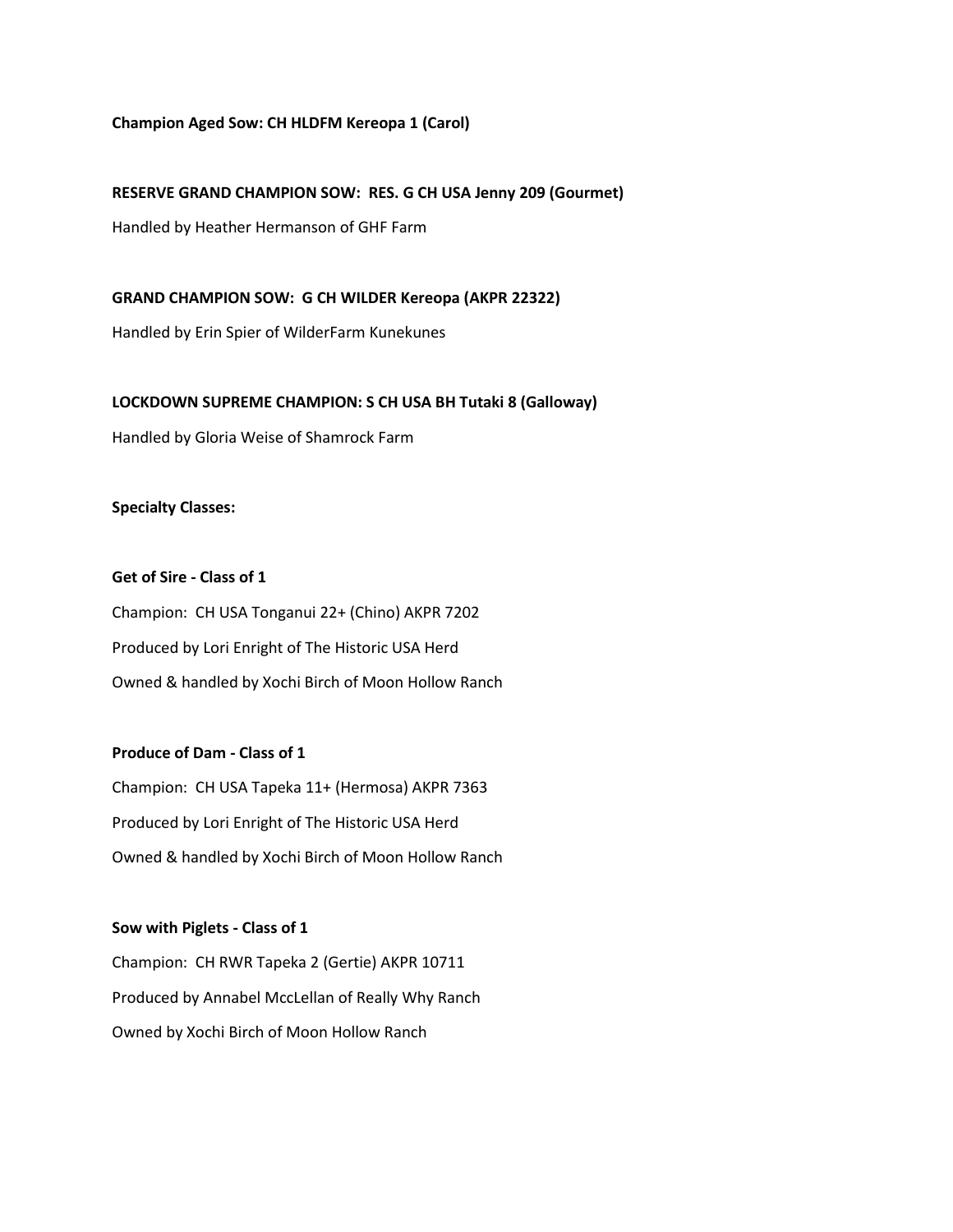#### **Classic Head – Class of 6**

Champion: CH SMK Tonganui 10 (Tormund) AKPR 11892 Produced by Elisabeth Sequoia of Sequoia Mountain Kunekunes Owned and handled by Lisa Montoya of Hogs-N-Kisses KuneKune

Res. Champion: MKONO Mahia Love 19 (Hughey) AKPR 15020 Produced by Jaydon & Amanda Hand of MKONO Farm Owned & handled by Michelle Miller of Millcrest Farm

**Color Class (conformation of ^%wht, ILF B3, Tt) – Class of 3** Champion: CH MHR Trish 1 (Primrose) AKPR 15721 Produced by Xochi Birch of Moon Hollow Ranch Owned & handled by Xochi Birch of Moon Hollow Ranch

Res. Champion: Res. CH PSP Mahia Love 1 (Pallas Bandit) AKPR 21181 Produced by Mitchell Eastwood of Puget Sound Pastures Handled by Mitchell Eastwood of Puget Sound Pastures

**Junior Showmanship – Class of 3** Champion: Abby of Cedar Valley Farm

Res. Champion: Kloe Mcmacken

**Intermediate Showmanship – Class of 2** Champion: Elise of MKONO Farm Res. Champion: Libby of Cedar Valley Farm